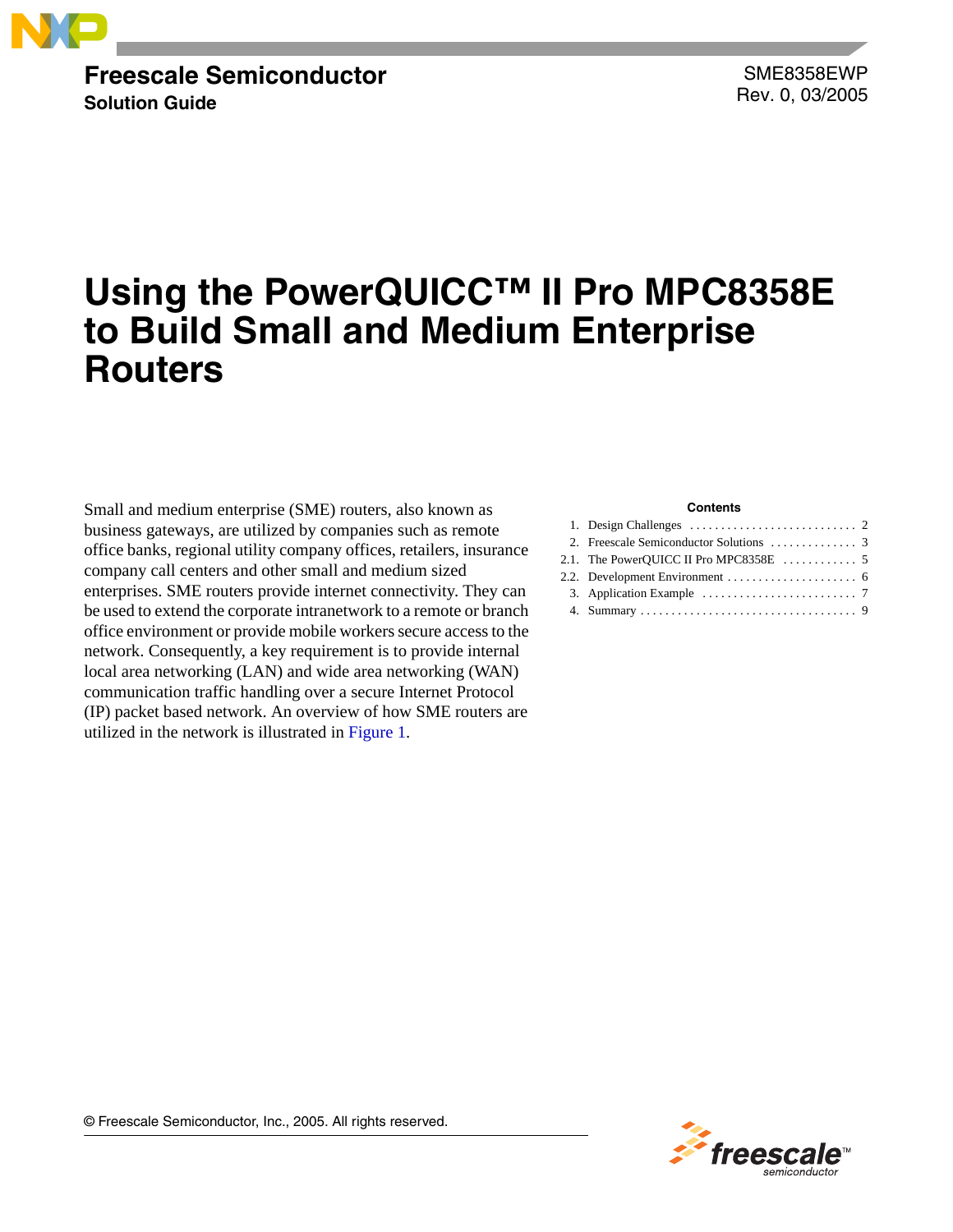

**Design Challenges**



**Figure 1. Overview of SME Routers Utilized in a Network**

<span id="page-1-1"></span>Suppliers of SME routers must provide a broad range of products to address the needs of their customers and provide a path for expansion as a business grows. Some products have a fixed chassis, others are modular, using different blades in the product to scale and upgrade features. The market requirements that any solution must be able to address include the ability to offer plug-and-play installation, mobility, triple play services (voice, data, and video), advanced routing, extensive virtual private networking (VPN) and security capabilities, stateful packet inspection and firewall, quality of service and bandwidth management coupled to modular WAN and LAN options.

# <span id="page-1-0"></span>**1 Design Challenges**

Manufacturers of SME routers must provide solutions that support triple play services of voice, data, and video over secure IP (IP-VPN) based packet networks that can scale in bandwidth and number of users at a cost competitive price.

In this respect one of the key enablers is IP. Eventually, it will become universal across both private and public networks. Until then, equipment that uses these networks must support the convergence of inter-operability between circuit and packet-switched networks and between many standards and protocols. This is particularly true of WAN protocols and standards towards the public network. Hence, a key design challenge is network evolution, not revolution providing interoperability in terms of existing routing, authentication, and directory and security services.

The ability to support a number of users is important. Typically in the smallest office/home office routers, the number of users is five or less, whereas small offices can scale from five to thirty users and medium sized offices can scale from twenty to one hundred and fifty users. SME routers must be capable of supporting fixed and modular configurations at a cost-effective price that meet physical size requirements and have low power dissipation.

Virtual private networking and security are hallmarks of any high quality SME router. The ability to deny access to the public network (secure routing), except via secure management tunnels, is vital in protecting intellectual property. Standard-based tunnelling is also important, so support for IP-Sec, L2TP, PPTP and L2F standard tunnelling protocols provides interoperability with a wide range of multi vendor VPN software and hardware.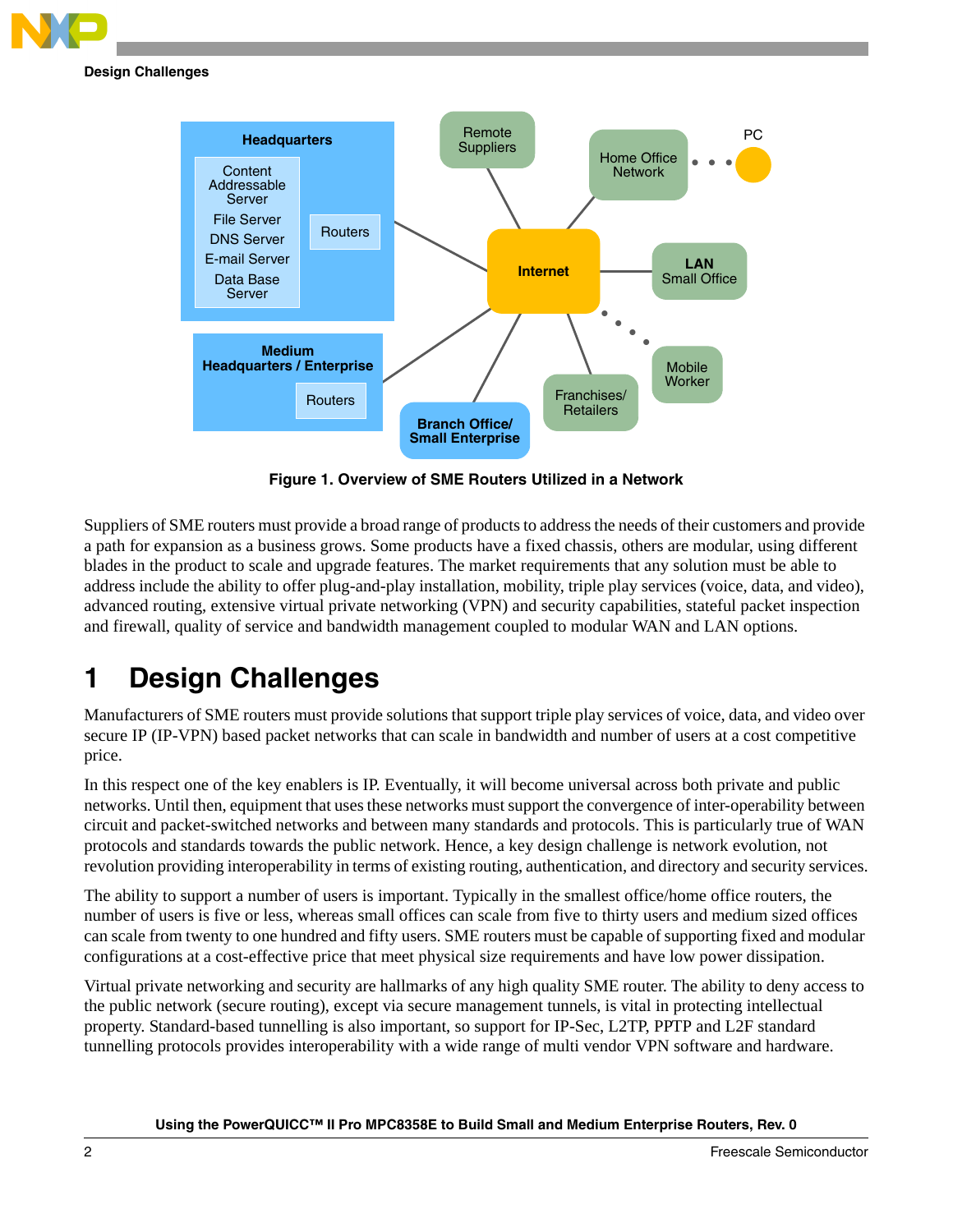

Encryption support for algorithms like DES, 3DES, and the Advanced Encryption Standard (AES) provides ultimate end-to-end security for transmitted data.

Authentication support for protocols like RADIUS, LDAP, secure ID, and X509 as well as token and smart card support and directory-based services are important factors for SME routers.

Stafefull firewall and secure routing services using standard protocols like Open Shortest Path First (OSPF), Routing Information Protocol (RIP), Network Address Translation (NAT), and industry standard data link switching services to transport traffic over the public or private IP networks, using the encryption and tunnelling protocols discussed previously, also need to be considered.

Bandwidth management and Quality of Service (QoS) provide the ability to deliver on the promise of highly optimized IP networks. With advanced services—Differentiated services (Diffserv) and other sophisticated queue management—it is critical that an SME router ensure service levels are met for any mission-critical data. Hence, solutions must support the prioritization of traffic not only by IP traffic type, but also by prioritized users, groups and VPN tunnels allowing for a very fine granularity in (QoS) and even Class of Service (CoS) must be supported. Also in multi-user environments the ability to support minimum guaranteed bandwidth for a user or set of users.

LAN/WAN flexibility to support Ethernet, frame relay, PPP, T1/E1, V35, X21, ADSL, VDSL, ISDN, V90 as well as wireless broadband connectivity such as 802.11 and even over time 802.16 will become key requirements. On the WAN side, the main layer two protocols used are frame relay (FR), asynchronous transfer mode (ATM) AAL5 over ADSL, integrated services digital networks (ISDN), dial up, and leased line. On the Lan side, the main layer two protocol used is Ethernet and the key requirement is to eliminate the need for an Ethernet switch or hub in a small office environment, while medium sized offices may include an Ethernet switch or hub. In addition, wireless LAN 802.11 can also be deployed to provide mobility to users within the office environment.

In summary, the specific design challenges for SME routers include the following:

- Increasing number of different network interfaces
- Convergence towards IP packet based networks.
- Switching, interworking, parsing, and forwarding of multiple protocols
- Managing bandwidth and QoS to ensure prioritization of latency sensitive traffic, such as voice or guaranteed bandwidth per user
- Excellent virtual private networking and advanced security features that support legacy and new emerging standards and requirements
- Providing flexibility to add new features and functions through in-field software upgrades as market demands dictate

The successful SME solution must provide a balance among system implementation, power dissipation, physical size, Printed Circuit Board (PCB) area coupled to system performance, the appropriate software, and cost effectiveness. However, equipment manufacturers face the challenge of providing more system performance, flexibility, and features without inflating system costs, power dissipation, or PCB area. As a result, a cost-effective alternative to expensive ASICs, FPGAs or NPUs is needed to meet these demands.

# <span id="page-2-0"></span>**2 Freescale Semiconductor Solutions**

In the competitive SME router market, highly integrated, cost-effective and scalable system solutions are required. With these system requirements in mind, Freescale is pleased to introduce the latest addition to its popular PowerQUICC family of microprocessors—the PowerQUICC II Pro MPC8358E.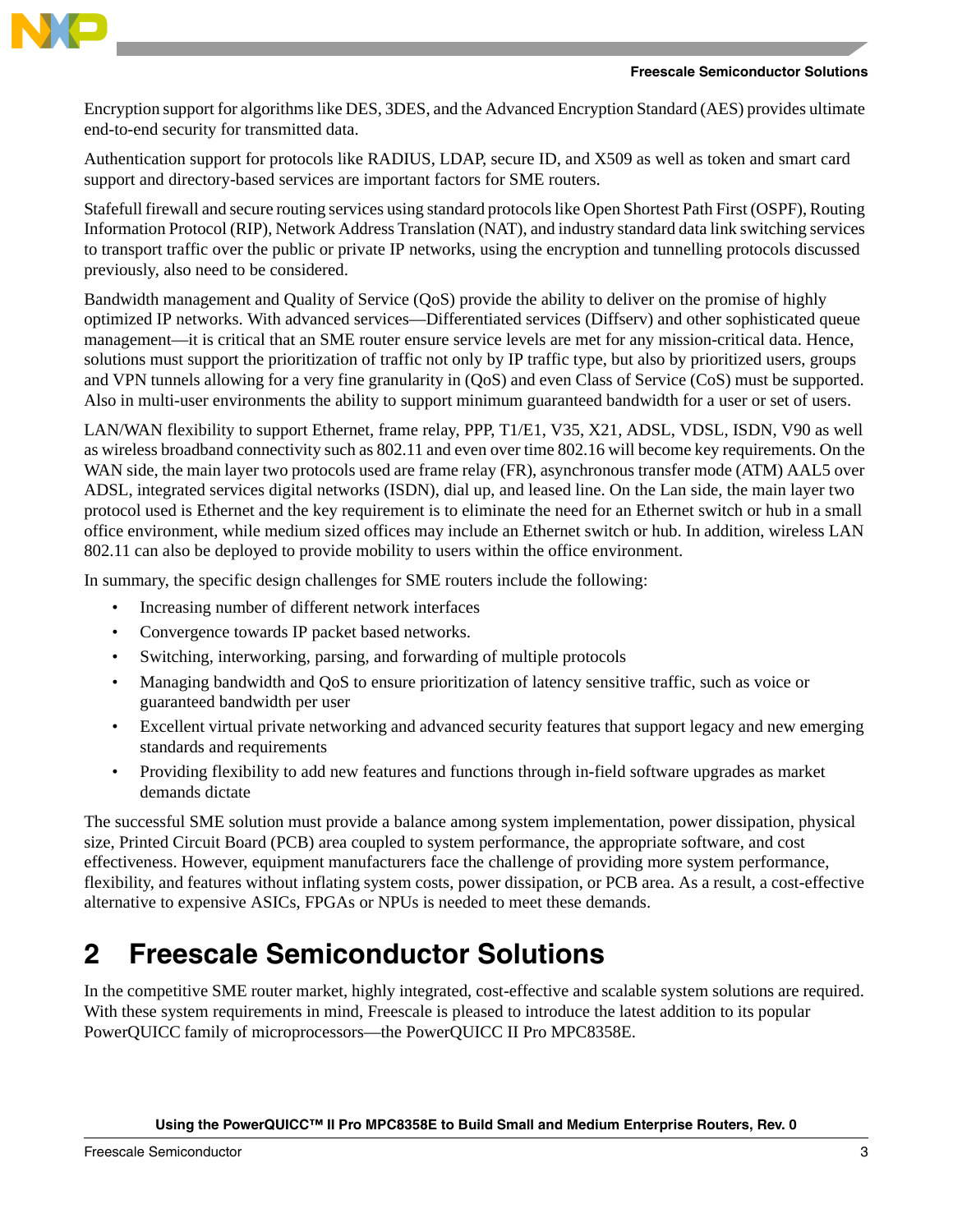

### **Freescale Semiconductor Solutions**

The MPC8358E incorporates the e300, 603e core which includes 32 Kbyte of L1 instruction and data caches, 32-bit PCI bridge, four DMA channels, USB support, dual 32-bit DDR memory controller, a double precision floating point unit and on-board memory management units. A block diagram of the MPC8358E is shown in [Figure 2](#page-3-0).



**Figure 2. MPC8358E Block Diagram**

<span id="page-3-0"></span>The MPC8358E incorporates a new communications processor module referred to as the QUICC Engine™, which supports a wide range of protocols and new high speed interfaces. Additional enhancements include the e300 PowerPC core complex with 32 Kbytes of instruction and data cache, a dual 32-bit DDR memory controller, a 32-bit PCI bridge, four DMA channels, USB support and an integrated security engine.

Flexibility in the QUICC Engine is ensured by the six unified communication controllers (UCCs) providing support for Fast Ethernet, Gigabit Ethernet, HDLC, and ATM /Packet over SONET (POS) at up to OC-12 speeds. Four TDM interfaces enable connection to four TDM links running at T1/E1 line rates or more. The UCCs can also be used to support up to 6 T3/E3 connections.

In addition, the QUICC Engine can also support one UTOPIA level 2 or one POS-PHY interfaces, capable of supporting up to124 Multi-PHY. The QUICC Engine also features an integrated 4-port, L2 Fast Ethernet switch which can provide 4 priority levels on each port, Virtual LAN (VLAN) functionality, IGMP snooping, network auto-negotiation function, store-and-forward switching and packet-error filtering.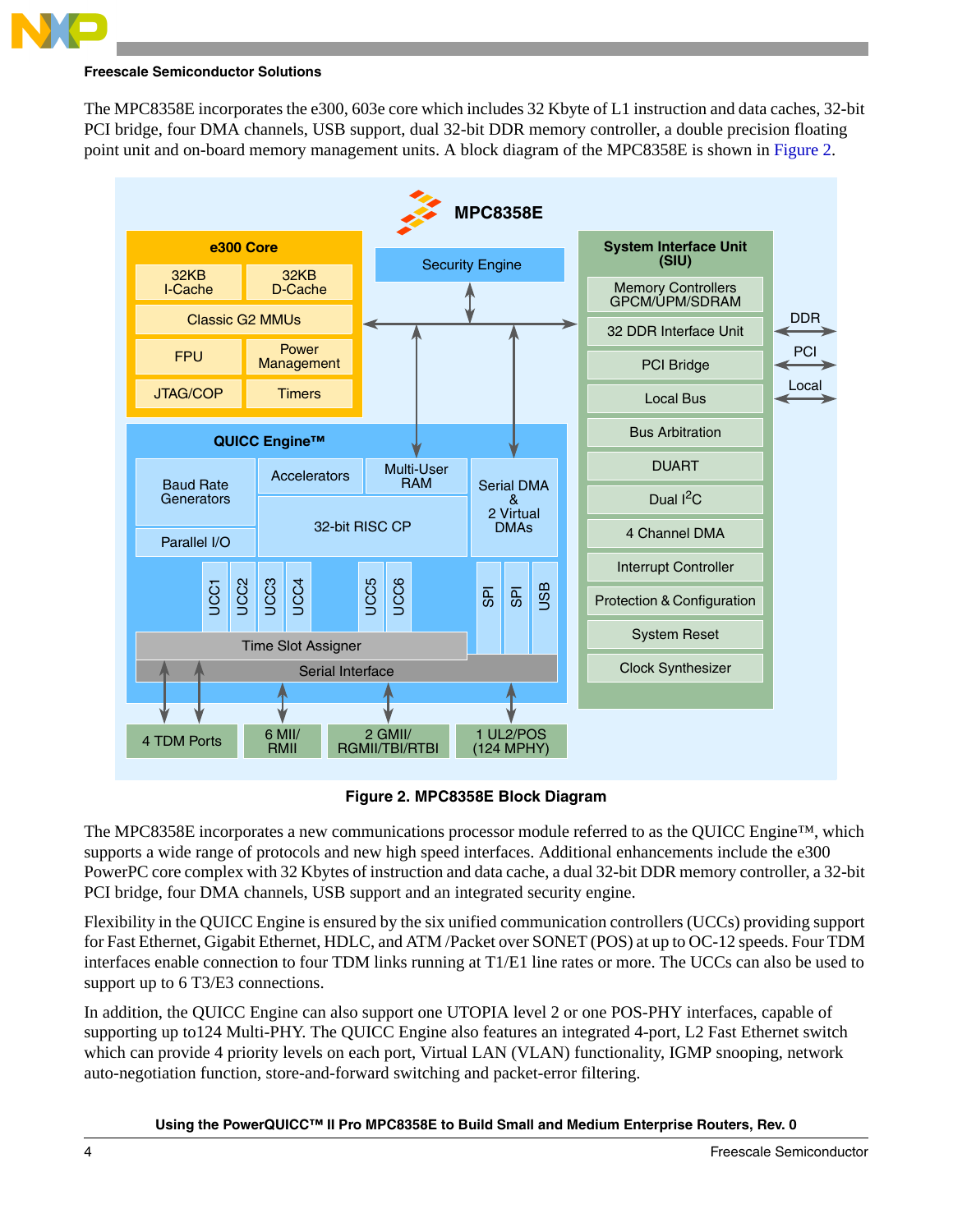

Enhanced interworking features is supported on the QUICC Engine to help offload the main CPU with tasks normally handled in user application software. The QUICC Engine is capable of providing ATM-to-ATM switching (AAL0, 2, 5), Ethernet-to-ATM switching with L3 / L4 support, and PPP interworking.

The MPC8358E's security engine allows CPU-intensive cryptographic operations to be offloaded from the main CPU core. The security-processing accelerator provides hardware acceleration for the DES, 3DES, AES, SHA-1, MD-5, and ARC-4 algorithms. It includes a public key accelerator and an on-chip random number generator.

The MPC8358E has a single DDR memory controller and both the e300 and QUICC Engine can access this memory controller.

In summary, the MPC8358E provides SME router vendors with a highly integrated, fully programmable communications processor that allows reuse of existing legacy PowerQUICC II and III software drivers and microcode packages. This helps ensure that a low cost system solution can be quickly developed and will offer flexibility to accommodate new standards and evolving system requirements.

# <span id="page-4-0"></span>**2.1 The PowerQUICC II Pro MPC8358E**

The PowerQUICC II Pro MPC8358E is a high performance, highly integrated communication processor solution that offers the following.

## **2.1.1 MPC8358E Features**

- MPC8358E QUICC Engine offers a future proof solution for next generation SME routers by supporting: programmable protocol termination, hardware interfaces and interworking features to meet evolving protocol standards.
- Independent, integrated, multi-RISC QUICC Engine provides extensive protocol handling, management and manipulation without host processor intervention thereby freeing the CPU core for higher-level applications tasks.
- Single platform architecture supports the convergence of IP packet networks and ATM networks, including interworking between them.
- Simplified SME Router design with a cost-effective single chip solution for LAN and WAN packet processing, thus reducing component count, board power consumption, board real estate, lowering costs and reducing time-to-money.
- DDR memory controller—one 64-bit or 2x32-bit interfaces that split data and control plane traffic at up to 333 MHz
- e300 PowerPC core (enhanced version of 603e core with 32K bytes of Level 1 Instruction and 32K bytes of Level 1 Data caches)
- 32-bit PCI interface
- 32-bit Local Bus interface
- USB
- A security engine provides termination or encrypted plane traffic
- High degree of software compatibility with previous-generation PowerQUICC processor-based designs for backward compatibility and easier software migration
- Seamless connection to PowerQUICC III family devices for increased control (CPU) application processing requirements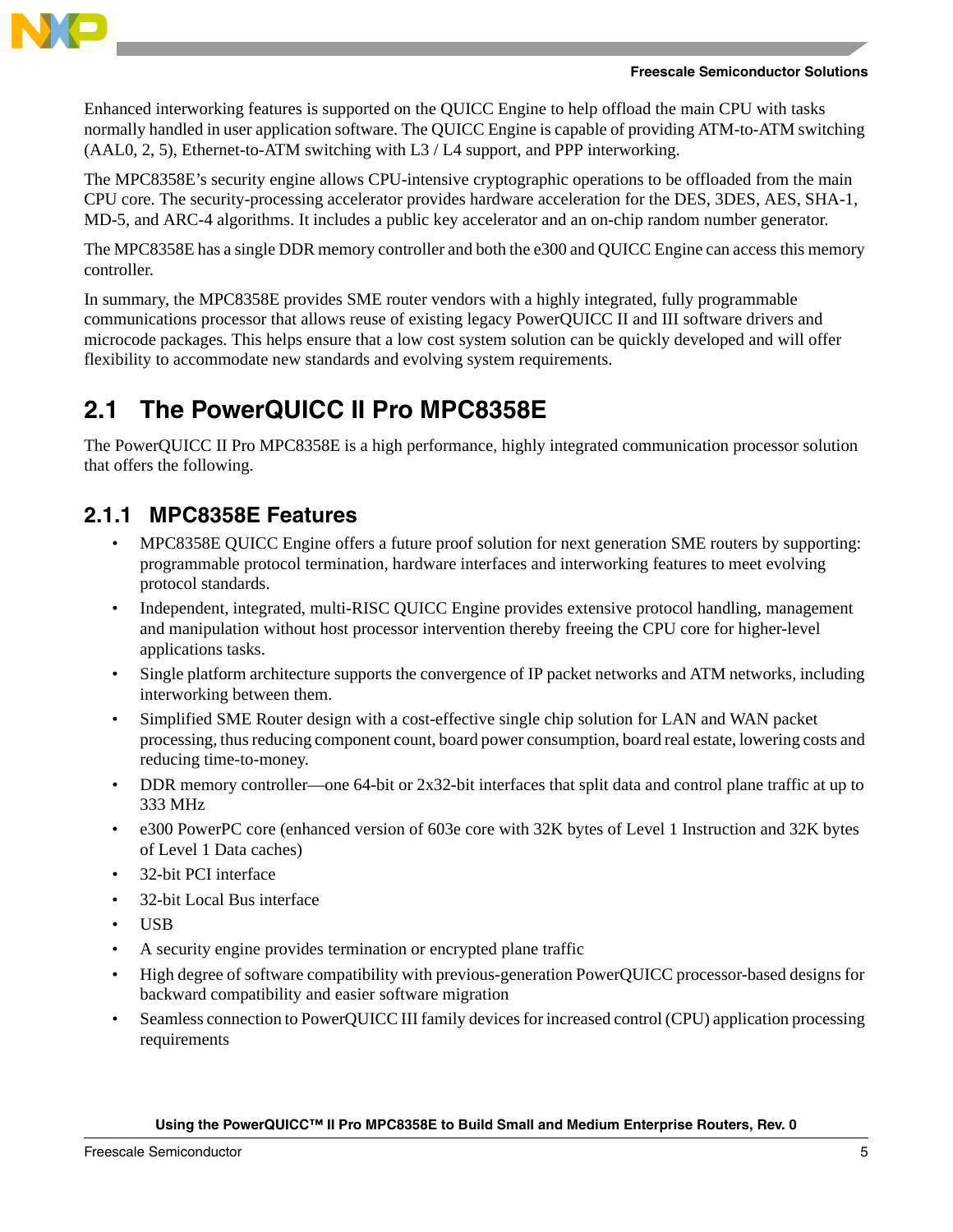

### **Freescale Semiconductor Solutions**

## **2.1.1.1 Protocols**

- ATM SAR up to 622Mbps (OC-12) full duplex, with ATM traffic shaping (ATF TM4.1) for up to 64K ATM connections
- Support for ATM AAL1 structured and unstructured Circuit Emulation Service (CES 2.0)
- Support for IMA and ATM Transmission Convergence sub-layer
- ATM OAM handling features compatible with ITU-T I.610
- PPP, Multi-Link (ML-PPP), Multi-Class (MC-PPP) and PPP mux in accordance with the following RFCs: 1661, 1662, 1990, 2686 and 3153
- IP termination support for IPv4 and IPv6 packets including TOS, TTL and header checksum processing
- L2 Ethernet switching using MAC address or IEEE 802.1P/Q VLAN tags
- Support for ATM (AAL2/AAL5) to Ethernet (IP) interworking
- Extensive support for ATM statistics and Ethernet RMON/MIB statistics
- Support for 128 channels or HDLC/Transparent via QUICC Multichannel Controller (QMC) microcode

### **2.1.1.2 Serial Interfaces**

- Support for one UL2 / POS-PHY interfaces with 124 Multi-PHY addresses each
- Support for two 1000Mbps Ethernet interfaces using GMII or RGMII, TBI, RTBI
- Support for up to six 10/100Mbps Ethernet interfaces using MII or RMII
- Support for up to six T1 / E1 / J1 / E3 or DS-3 serial interfaces
- Support for dual UART, I²C and SPI interfaces

System scalability is also made available through the UCCs. The initial implementation offers six UCCs, however as a result of the system-on-a-chip design methodology used for the QUICC Engine, these numbers can be scaled to support an optimized mix of communications channels. The flexible architecture of the QUICC Engine allows customers to customize their own application protocol and filtering requirements, allowing Freescale to add more RISC engines and/or UCCs on future family derivatives.

# <span id="page-5-0"></span>**2.2 Development Environment**

Development tools, hardware platforms, software building blocks and application-specific software solutions are available from Freescale and our Freescale Alliance Program, including third party protocol and signaling stack suppliers, real time operating systems support and a variety of applications software support. All of this builds upon the existing industry standard PowerQUICC family support program.

## **2.2.1 Software Development Tools**

To simplify and accelerate the development process, Freescale will provide a user-friendly, integrated development environment (IDE), which includes a compiler, instruction set simulator and debugger for the e300 PowerPC core.

# **2.2.2 Application Development System (ADS)**

Freescale provides an ADS board as a reference platform and programming development environment for the MPC8358E with a complete Linux Board Support Package. The ADS board will support on-board DDR SDRAM memory, a PCI interface, and a debug port and can be configured with optional daughter cards supporting protocols such as OC-3 or OC-12 ATM, 8xT1/E1 and Ethernet (10/100/1000Base T).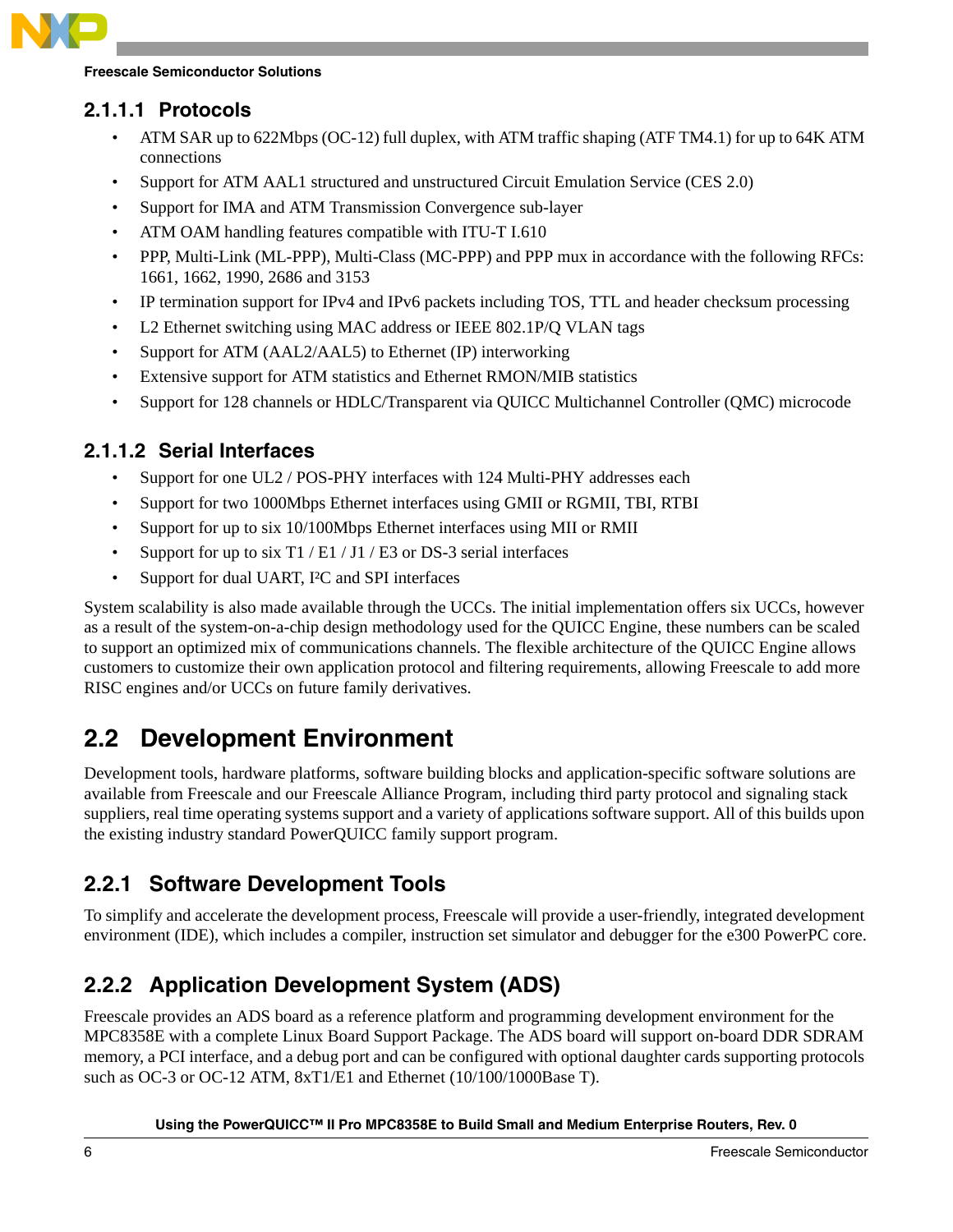

Also available is a complete development system based around the AdvancedTCA (ATCA) form factor chassis with a choice of AMC cards that can be operate stand alone, or as modular inserts into the main processor baseboard. This allows maximum flexibility for prototyping wireless network interface, control and base band applications using Freescale silicon solutions.

# **2.2.3 Modular Software Building Blocks**

The QUICC Engine will be supported by a complete set of configurable device API drivers and initialization software. [Figure 3](#page-6-1) shows the wealth of software protocols that the QUICC Engine with the e300 PowerPC™ core is able to provide.



**Figure 3. Software Protocol Support for the QUICC™ Engine**

# <span id="page-6-1"></span><span id="page-6-0"></span>**3 Application Example**

The internal features and protocols supported by the MPC8358E allow a wide range of different network solutions to be developed. [Figure 4](#page-7-0) illustrates a typical SME router application with the MPC8358E.

In this application the MPC8358E provides all of the processing, protocol and interworking functions required to implement the SME Router. Specifically, the QUICC Engine is used to carry voice, data and video using IP over the LAN and WAN interfaces. On the LAN side, one UCC is used to connect to an external 4-port or 8-port Ethernet switch. Two Gigabit Ethernet interfaces are used for uplink. Two of the TDM interfaces are used to support HDLC, which provides a leased line E1/T1 connection or an ISDN connection. One UCC is used as an ATM interface supporting AAL5 cell Saring for dial up ADSL connection, while the last UCC can be configured as serial (UART) or Ethernet (MII) for debug and control.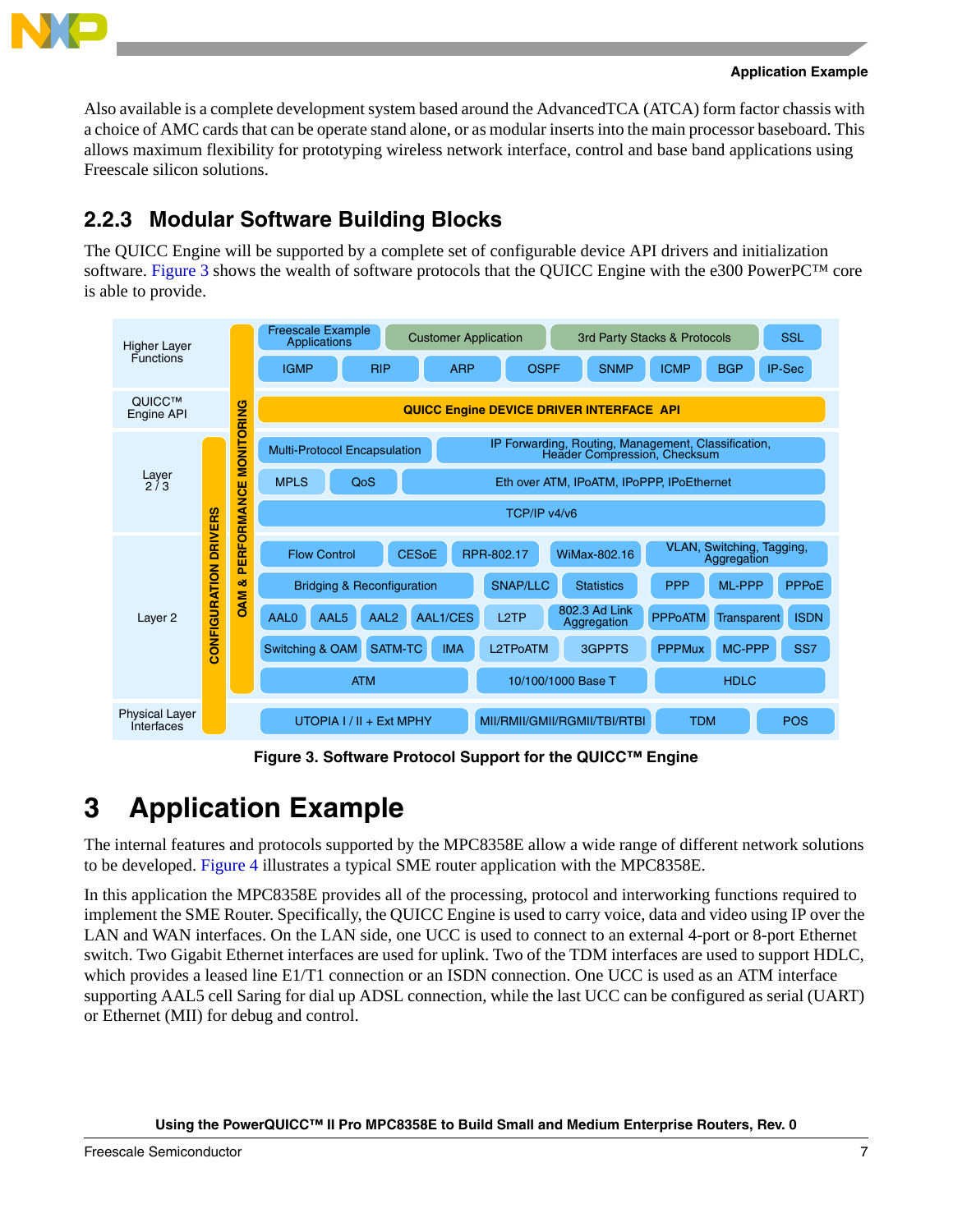

#### **Application Example**



**Figure 4. SME Router using MPC8358E**

<span id="page-7-0"></span>Alternatively, the remaining UCC of the MPC8358E can be used to support an Ethernet connection to a low cost digital signal processor (DSP) such as the MSC7113 family of DSPs based on StarCore technology supporting typically 4 to 8 voice ports, which can be for plane old telephone system (POTS) telephones or for IP based telephones using premium voice algorithms like G729a/b or G723.1 or G711 or a combination their off.

In this type of application, the QUICC Engine of the MPC8358E makes use of its internal interworking features to offload the e300 CPU and accelerate data plane functions including mapping of ATM based on the VPI/VCI to IP/UDP ports based on the MAC or VLAN addresses.

A single 32-bit DDR SDRAM controller supports the main system memory. The local bus can be used for optional SDRAM or on-board FLASH EPROM.

In low cost SME routers, the PCI bus can include support for a four-port universal serial bus (USB) hub for connecting equipment such as printers, copiers, scanners and system back up disk. In addition, a wireless LAN interface can be connected to the PCI bus supporting 802.11-a/b/g/n connectivity within the office environment.

Finally, the security engine provides acceleration for encryption, authentication, and standards based tunnelling like IP-Sec.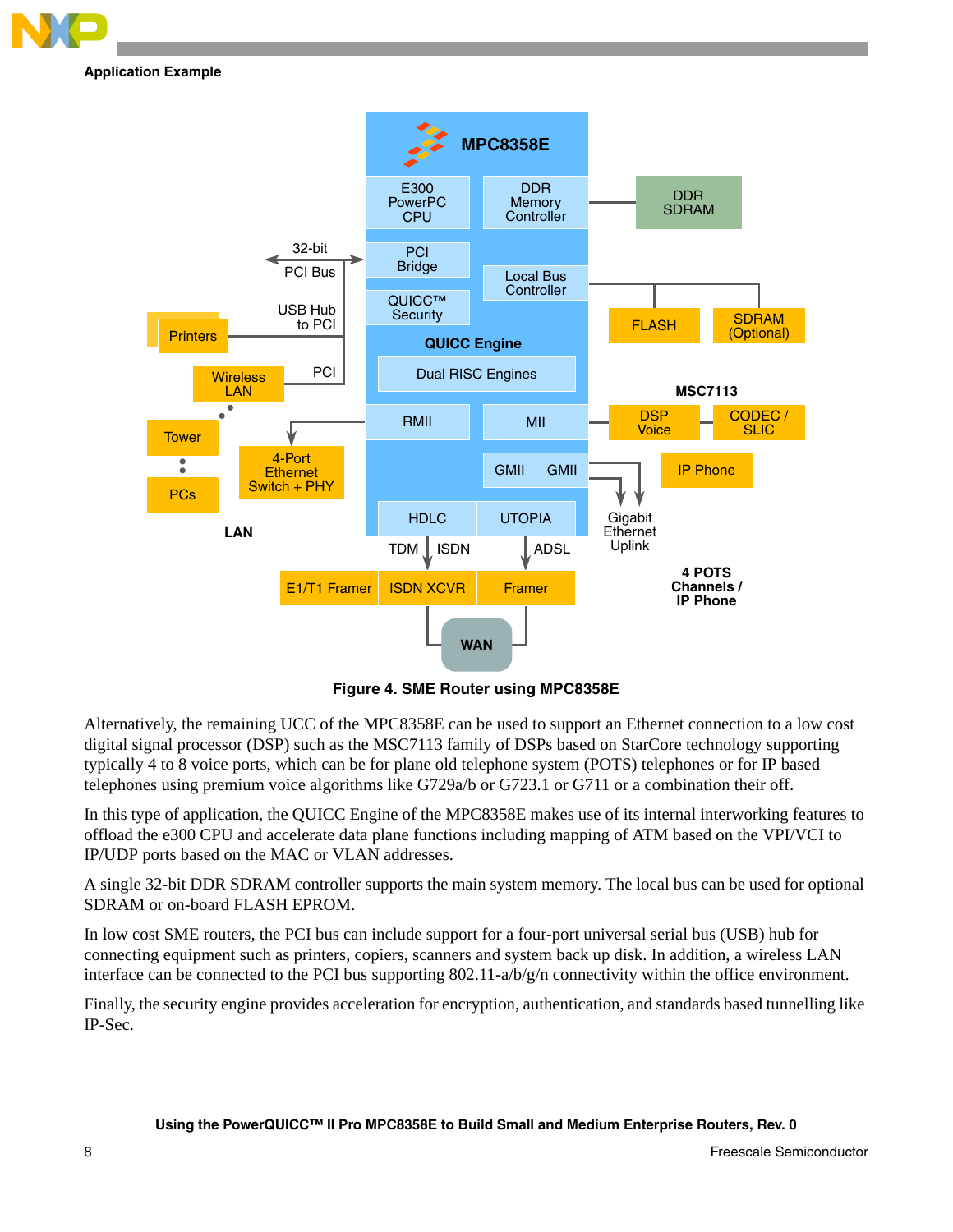

# <span id="page-8-0"></span>**4 Summary**

The PowerQUICC II Pro MPC8580E with the new QUICC Engine is a significant step forward in performance, integration and cost effectiveness for a wide variety of applications. For flexible, high performance, SME routers, the MPC8358E offers a comprehensive feature set that enables cost effective solutions with an unrivalled level of versatility to evolve as both standards and the system requirements change.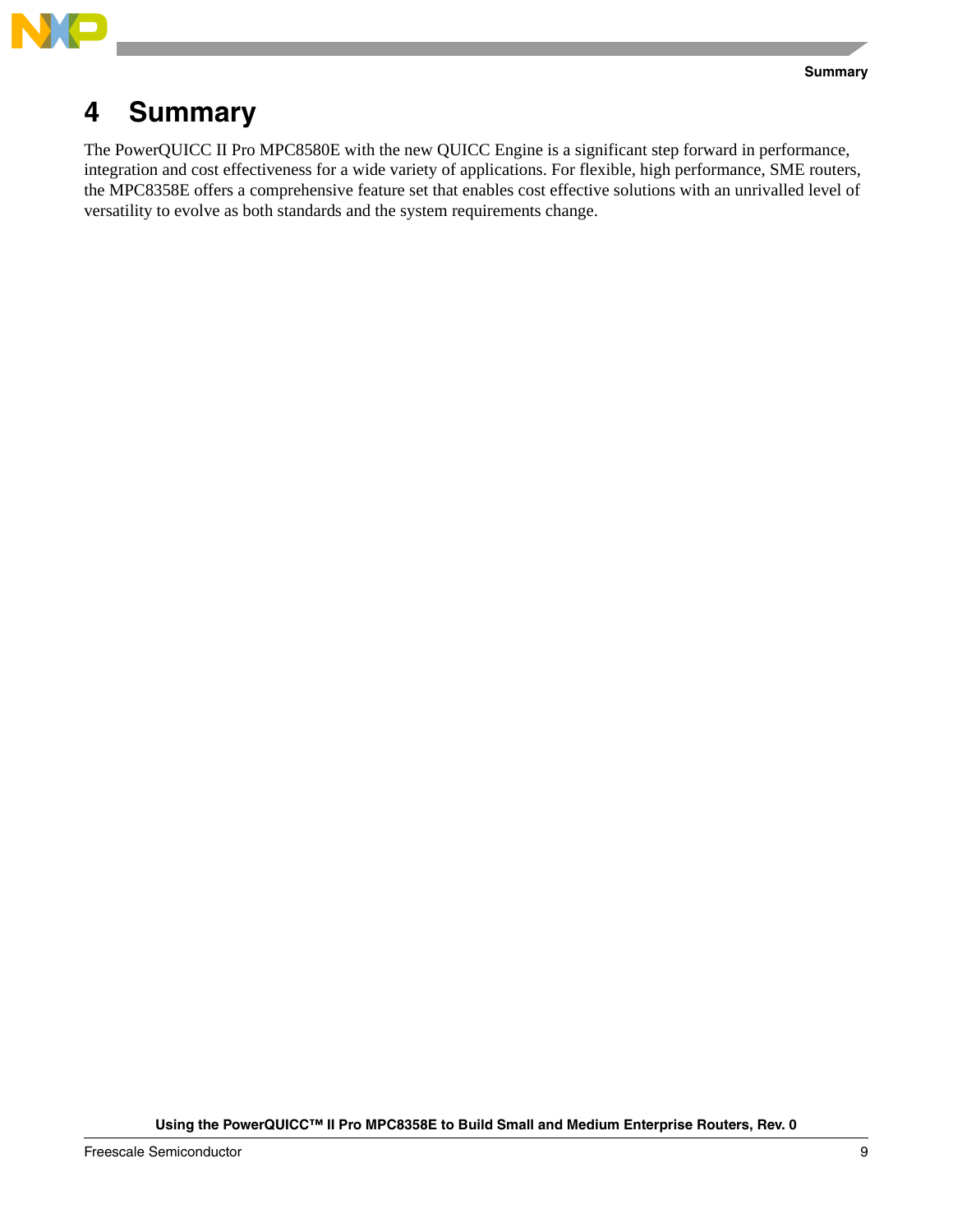

**Summary**

### **THIS PAGE INTENTIONALLY LEFT BLANK**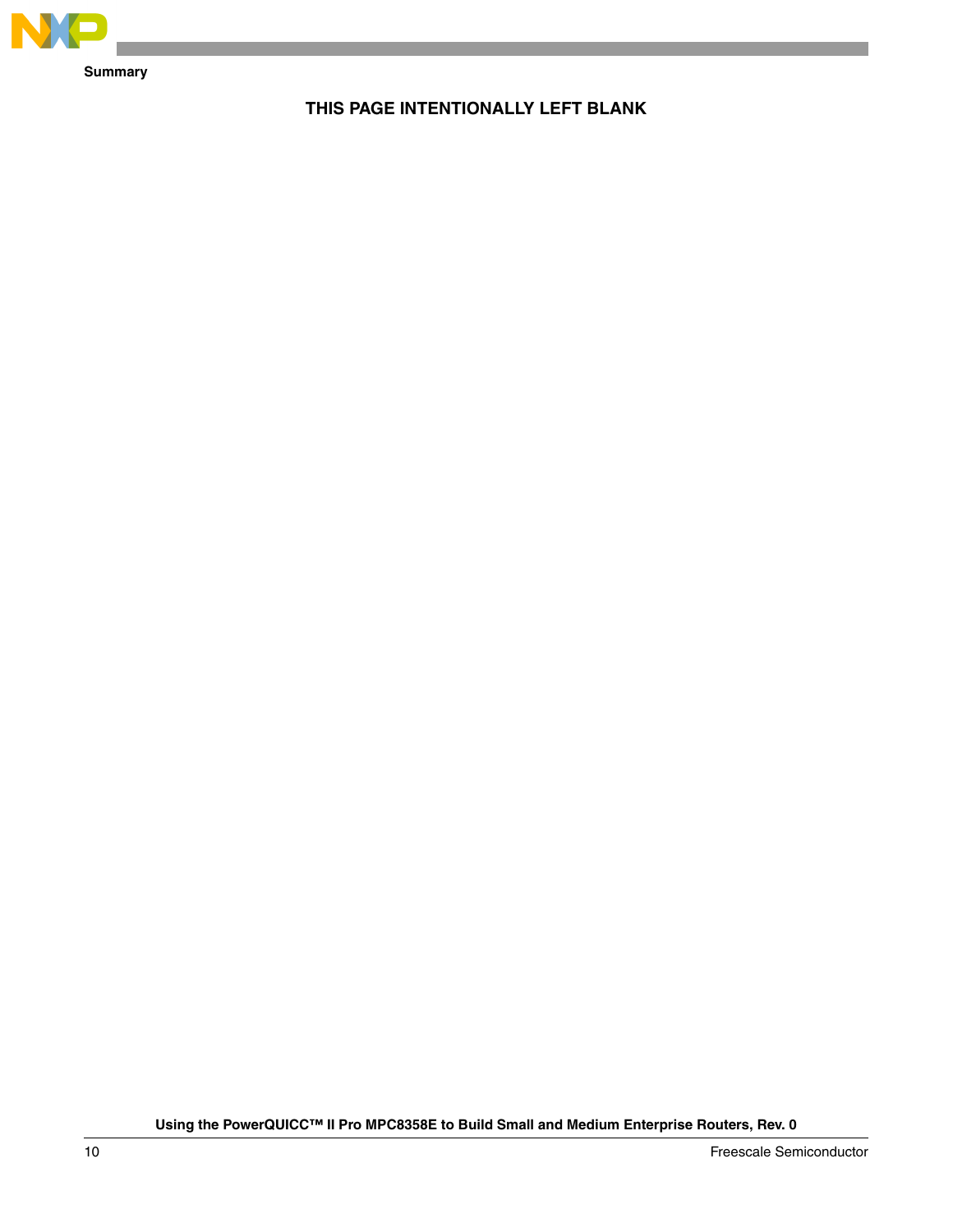

### **THIS PAGE INTENTIONALLY LEFT BLANK**